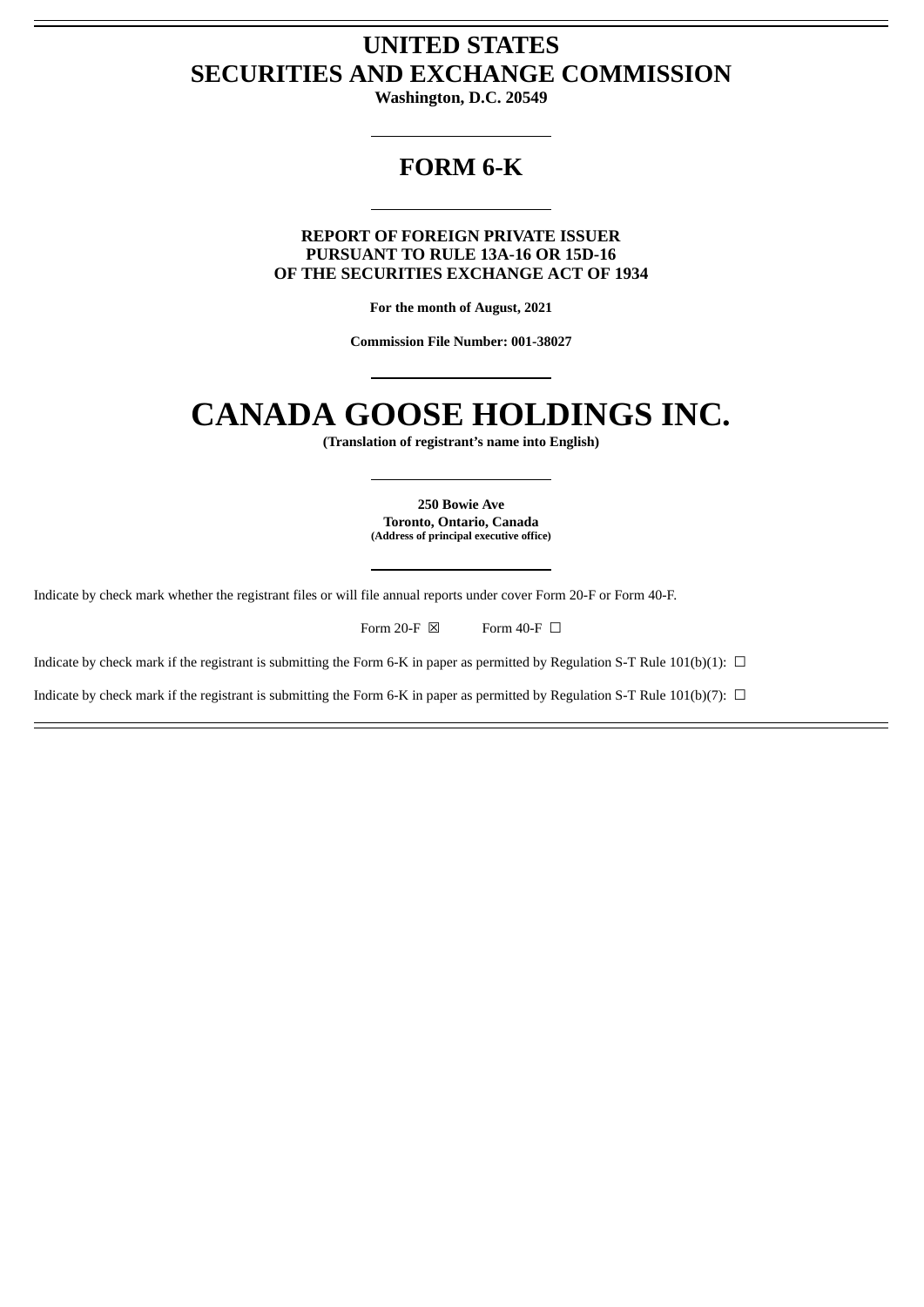## **EXHIBIT INDEX**

| Exhibit<br>No. | Description                                                                               |
|----------------|-------------------------------------------------------------------------------------------|
| 99.1           | Canada Goose Announces Election of Directors and Reappointment of Deloitte LLP as Auditor |
| 99.2           | Canada Goose Holdings Inc. Report to Canadian Regulators on Voting Results                |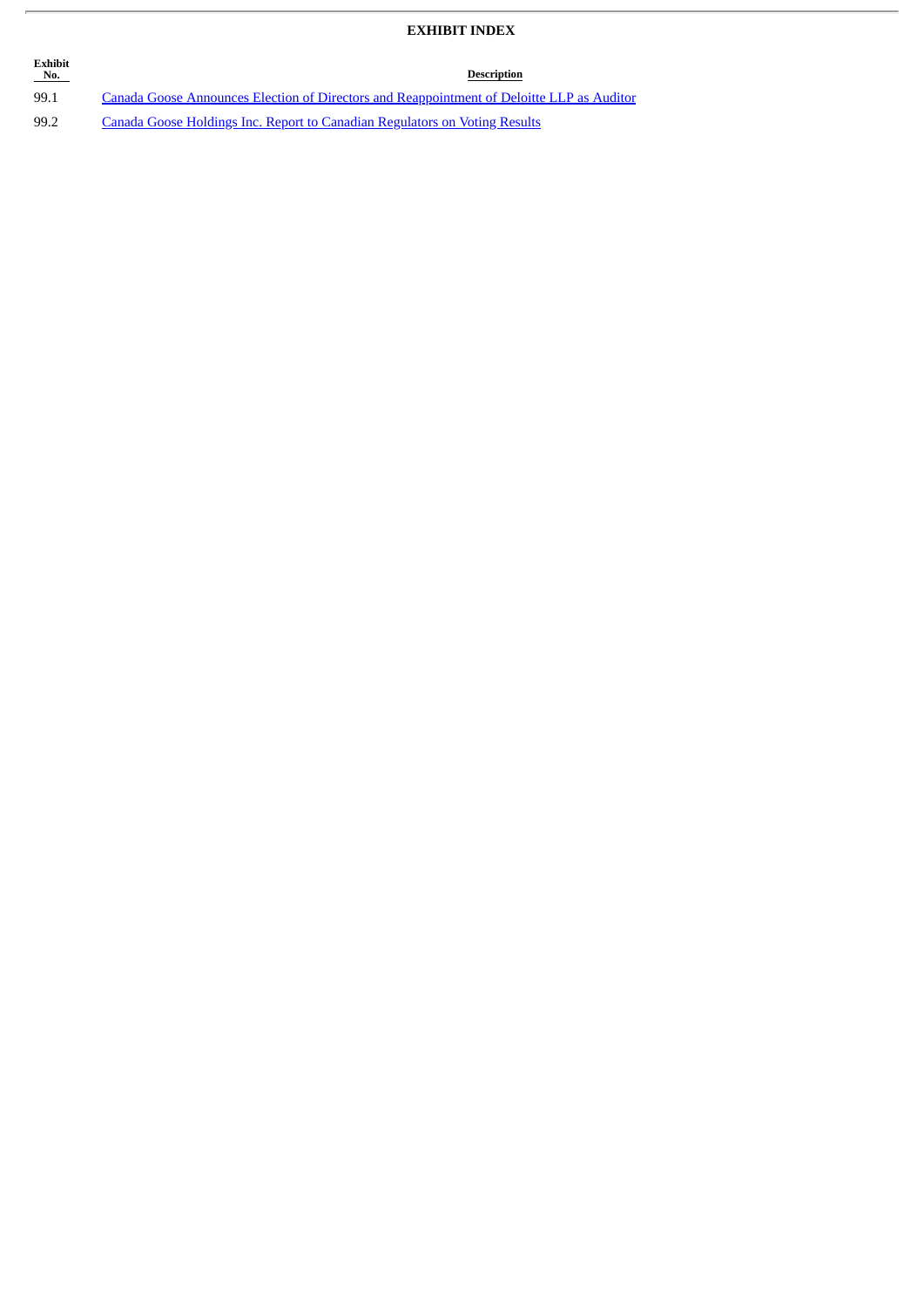Pursuant to the requirements of the Securities Exchange Act of 1934, the registrant has duly caused this report to be signed on its behalf by the undersigned, thereunto duly authorized.

### **Canada Goose Holdings Inc.**

By: /s/ David Forrest

Name: David Forrest<br>Tile: Senior Vice Pi Senior Vice President, General Counsel

Date: August 13, 2021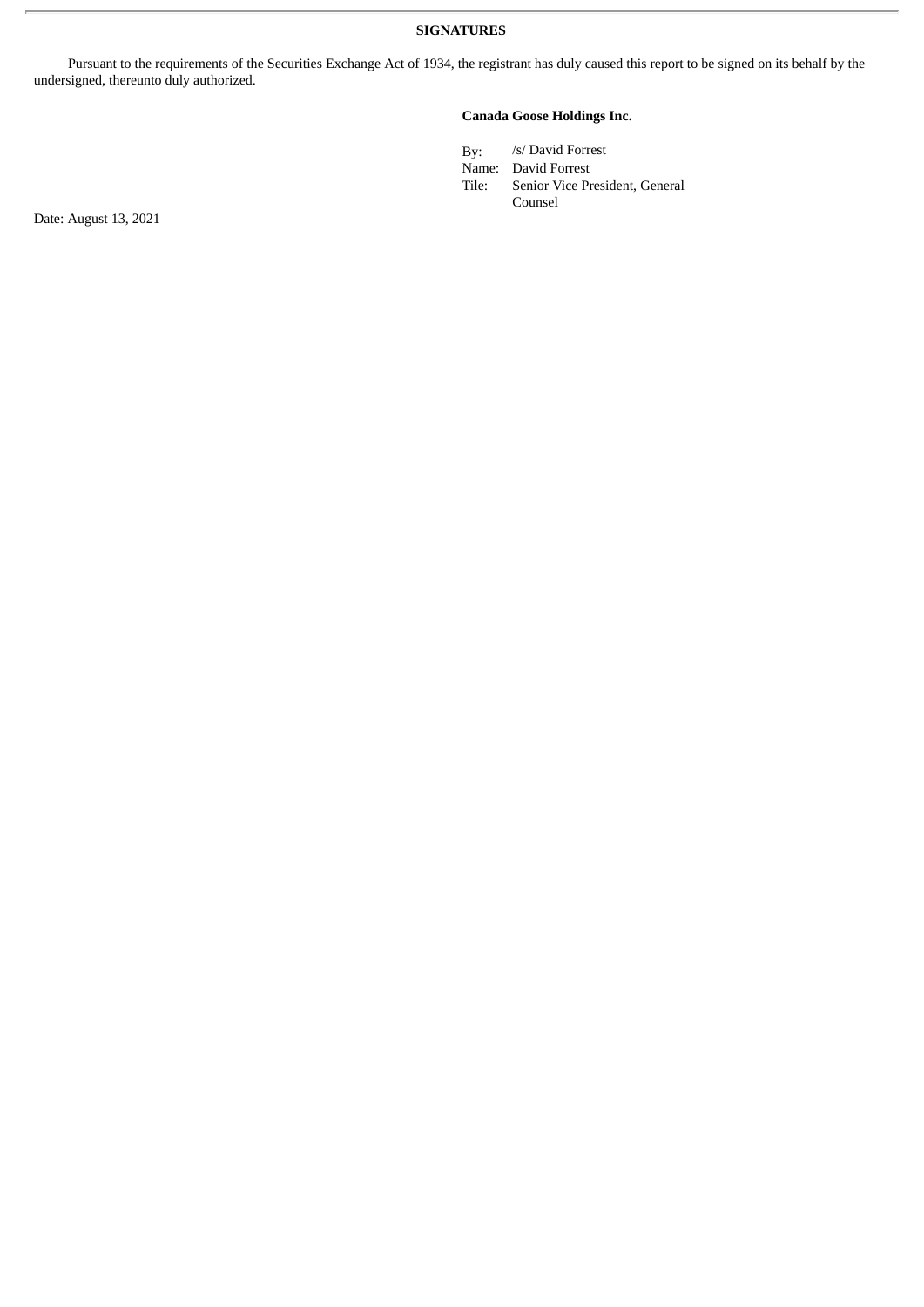

## <span id="page-3-0"></span>**CANADA GOOSE ANNOUNCES ELECTION OF DIRECTORS AND REAPPOINTMENT OF DELOITTE LLP AS AUDITOR**

**Toronto, ON (August 13, 2021) –** Canada Goose Holdings Inc. ("Canada Goose" or the "Company") (NYSE/TSX: GOOS) held its annual meeting of shareholders on August 12, 2021. All the nominees for election as directors listed in the Company's management information circular dated June 24, 2021 were elected by a majority of the votes cast by shareholders virtually present or represented by proxy at the meeting. The voting results for each nominee are as follows:

| Nominee                | <b>Votes For</b> | %      | <b>Votes Withheld</b> | %     |
|------------------------|------------------|--------|-----------------------|-------|
| Dani Reiss             | 540,198,614      | 97.68% | 12,839,406            | 2.32% |
| Ryan Cotton            | 536,615,901      | 97.03% | 16,422,286            | 2.97% |
| Joshua Bekenstein      | 542,061,430      | 98.02% | 10,976,757            | 1.98% |
| Stephen Gunn           | 552,387,822      | 99.88% | 650,365               | 0.12% |
| Jean-Marc Huët         | 552,881,416      | 99.97% | 156,771               | 0.03% |
| John Davison           | 552,794,931      | 99.96% | 243,256               | 0.04% |
| <b>Maureen Chiquet</b> | 537,277,661      | 97.15% | 15,760,526            | 2.85% |
| Jodi Butts             | 549.424.498      | 99.35% | 3,613,689             | 0.65% |
| Michael D. Armstrong   | 552,799,227      | 99.96% | 238,960               | 0.04% |

Furthermore, Deloitte LLP was reappointed as the Company's auditor for the ensuing year. The voting results with respect to the reappointment of Deloitte LLP as the Company's auditor are as follows:

| <b>Votes For</b> | %      | <b>Votes Withheld</b>    | $\%$     |
|------------------|--------|--------------------------|----------|
| 555.858.679      | 99.92% | $\overline{AB}$<br>0.832 | $0.08\%$ |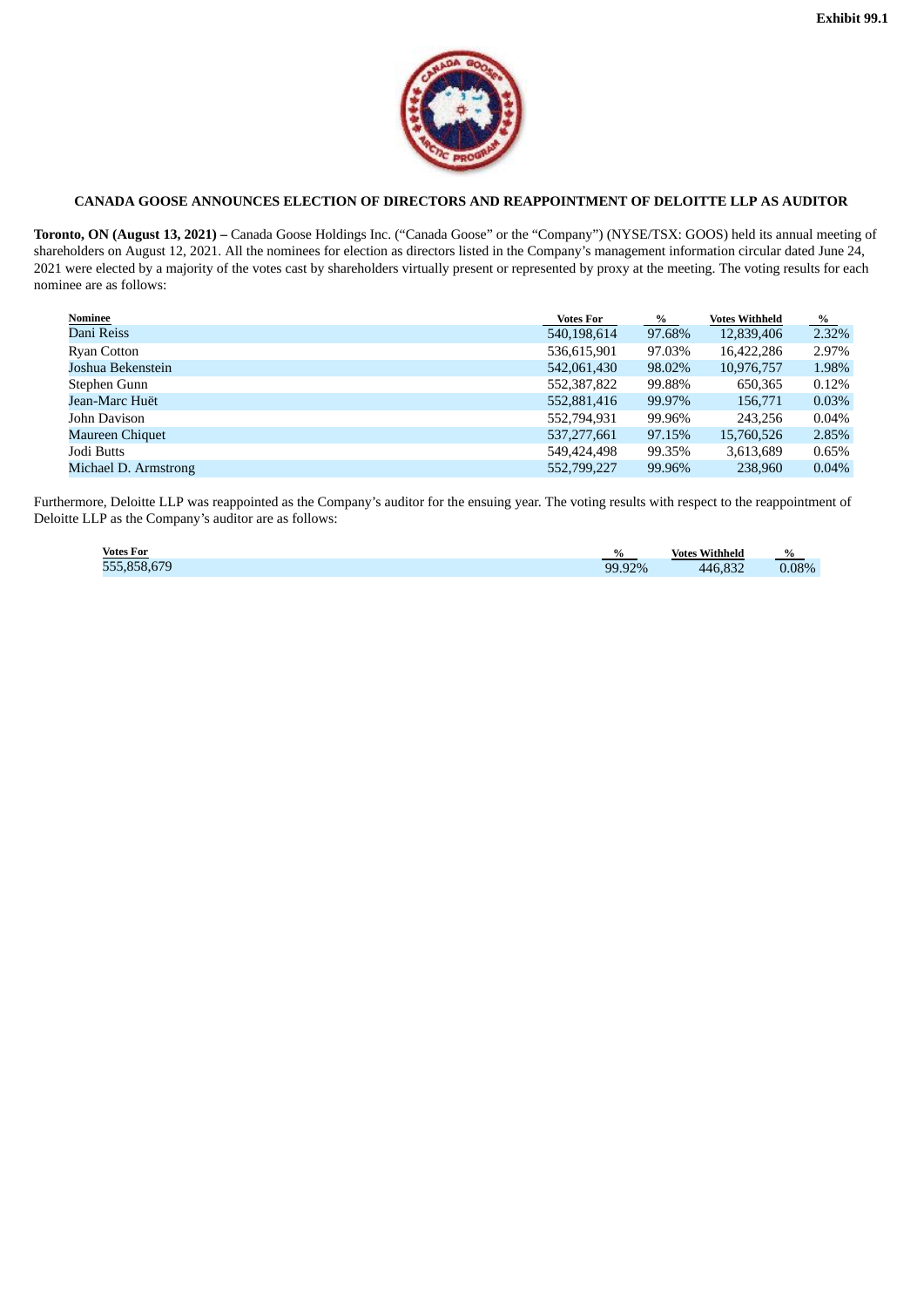#### **About Canada Goose**

Founded in 1957 in a small warehouse in Toronto, Canada, Canada Goose (NYSE:GOOS, TSX:GOOS) is a

lifestyle brand and a leading manufacturer of performance luxury apparel. Every collection is informed by the rugged demands of the Arctic, ensuring a legacy of functionality is embedded in every product from parkas and rainwear to apparel and accessories. Canada Goose is inspired by relentless innovation and uncompromised craftsmanship, recognized as a leader for its Made in Canada commitment. In 2020, Canada Goose announced HUMANATURE, its purpose platform that unites its sustainability and values-based initiatives, reinforcing its commitment to keep the planet cold and the people on it warm. Canada Goose also owns Baffin, a Canadian designer and manufacturer of performance outdoor and industrial footwear. Visit www.canadagoose.com for more information.

#### **For more information, please contact:**

**Investors:**

**IR@canadagoose.com**

**Media:**

**media@canadagoose.com**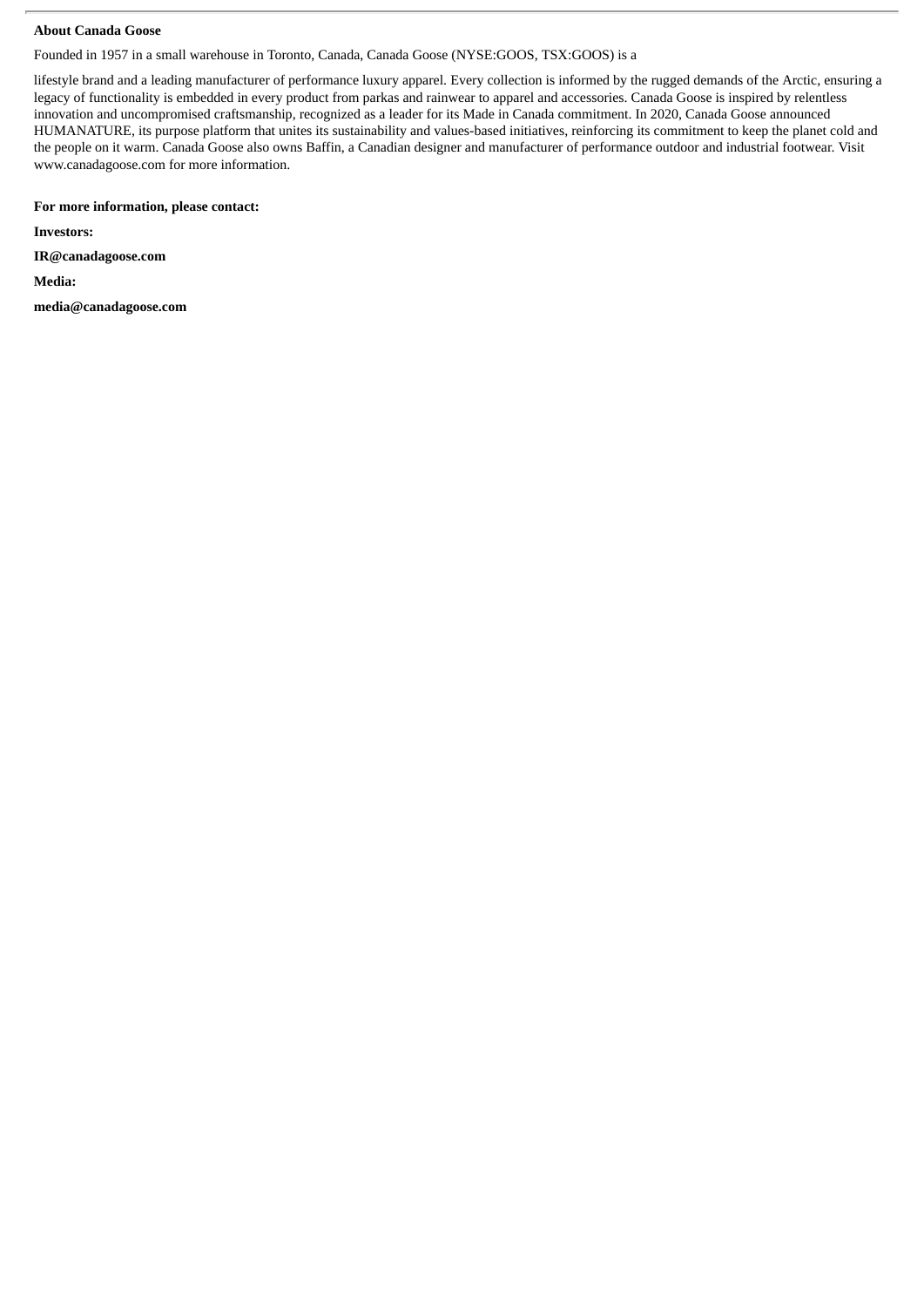

<span id="page-5-0"></span>

| August 13, 2021 |                                                                                                                                                                                                                                                                                                                                                                                                                                                                                                                                                                                                     | <b>VIA SEDAR</b> |
|-----------------|-----------------------------------------------------------------------------------------------------------------------------------------------------------------------------------------------------------------------------------------------------------------------------------------------------------------------------------------------------------------------------------------------------------------------------------------------------------------------------------------------------------------------------------------------------------------------------------------------------|------------------|
| To:             | <b>British Columbia Securities Commission</b><br>Alberta Securities Commission<br>Financial and Consumer Affairs Authority of Saskatchewan<br>The Manitoba Securities Commission<br>Ontario Securities Commission<br>Autorité des marchés financiers<br>Financial and Consumer Services Commission of New Brunswick<br>Nova Scotia Securities Commission<br>The Office of the Superintendent Securities, Prince Edward Island<br>Office of the Superintendent of Securities, Newfoundland & Labrador<br>Office of the Yukon Superintendent of Securities<br>Northwest Territories Securities Office |                  |
| Re:             | <b>Nunavut Securities Office</b><br><b>CANADA GOOSE HOLDINGS INC.</b>                                                                                                                                                                                                                                                                                                                                                                                                                                                                                                                               |                  |
|                 |                                                                                                                                                                                                                                                                                                                                                                                                                                                                                                                                                                                                     |                  |

Report on Voting Results pursuant to Section 11.3 of National Instrument 51-102 Continuous Disclosure Obligations ("NI **51-102")**

Following the annual meeting of the shareholders of Canada Goose Holdings Inc. (the "**Company**") held on August 12, 2021 (the "**Meeting**"), we hereby advise you, in accordance with Section 11.3 of NI 51-102, of the following voting results obtained at the Meeting.

#### **1. Election of Directors**

A ballot was conducted with respect to the election of directors. According to proxies received and ballots cast, the nine (9) nominees proposed by management of the Company were elected as directors of the Company, with the following results:

| <u>Nominee</u>    | <b>Votes For</b> | $\%$   | <b>Votes Withheld</b> | %     |
|-------------------|------------------|--------|-----------------------|-------|
| Dani Reiss        | 540,198,614      | 97.68% | 12,839,406            | 2.32% |
| Ryan Cotton       | 536.615.901      | 97.03% | 16.422.286            | 2.97% |
| Joshua Bekenstein | 542.061.430      | 98.02% | 10.976.757            | 1.98% |
| Stephen Gunn      | 552.387.822      | 99.88% | 650,365               | 0.12% |
| Jean-Marc Huët    | 552.881.416      | 99.97% | 156,771               | 0.03% |